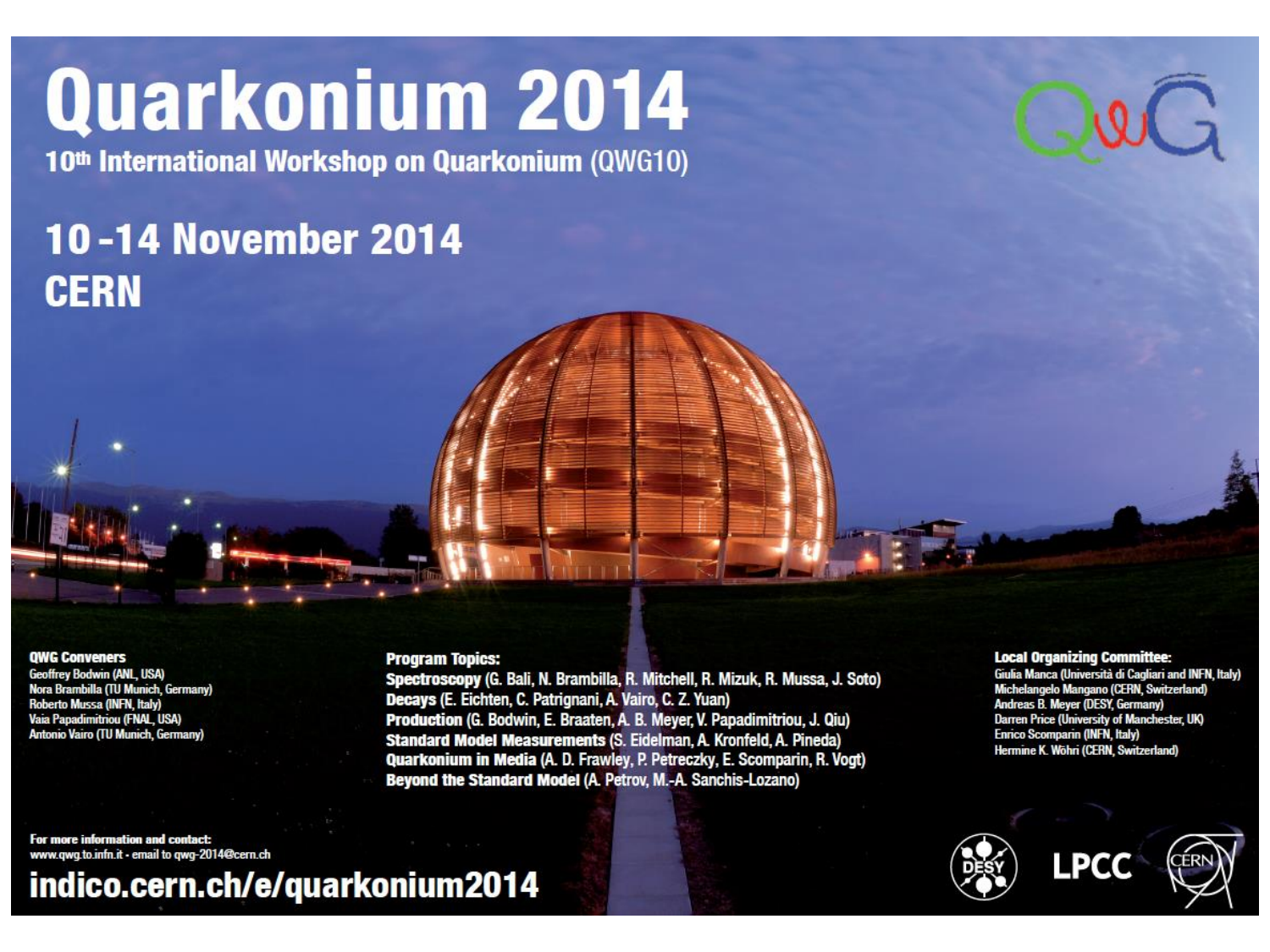# Quarkonium Working Group (QWG) activities



- Edition of "state-of-the-art reviews":
	- "Heavy Quarkonium Physics", CERN Yellow Report [CERN-2005-005](http://www.qwg.to.infn.it/YR/index.html) [arXiv:hep-ph/0412158](http://arxiv.org/abs/hep-ph/0412158) (487 pages) ; *Cited by 687 records*
	- "Heavy quarkonium: progress, puzzles and opportunities": **[EPJC 71 \(2011\) 1534](http://link.springer.com/article/10.1140/epjc/s10052-010-1534-9)** <http://arxiv.org/abs/1010.5827> (182 pages) ; *Cited by 654 records*

More details on the QWG site: http://www.qwg.to.infn.it/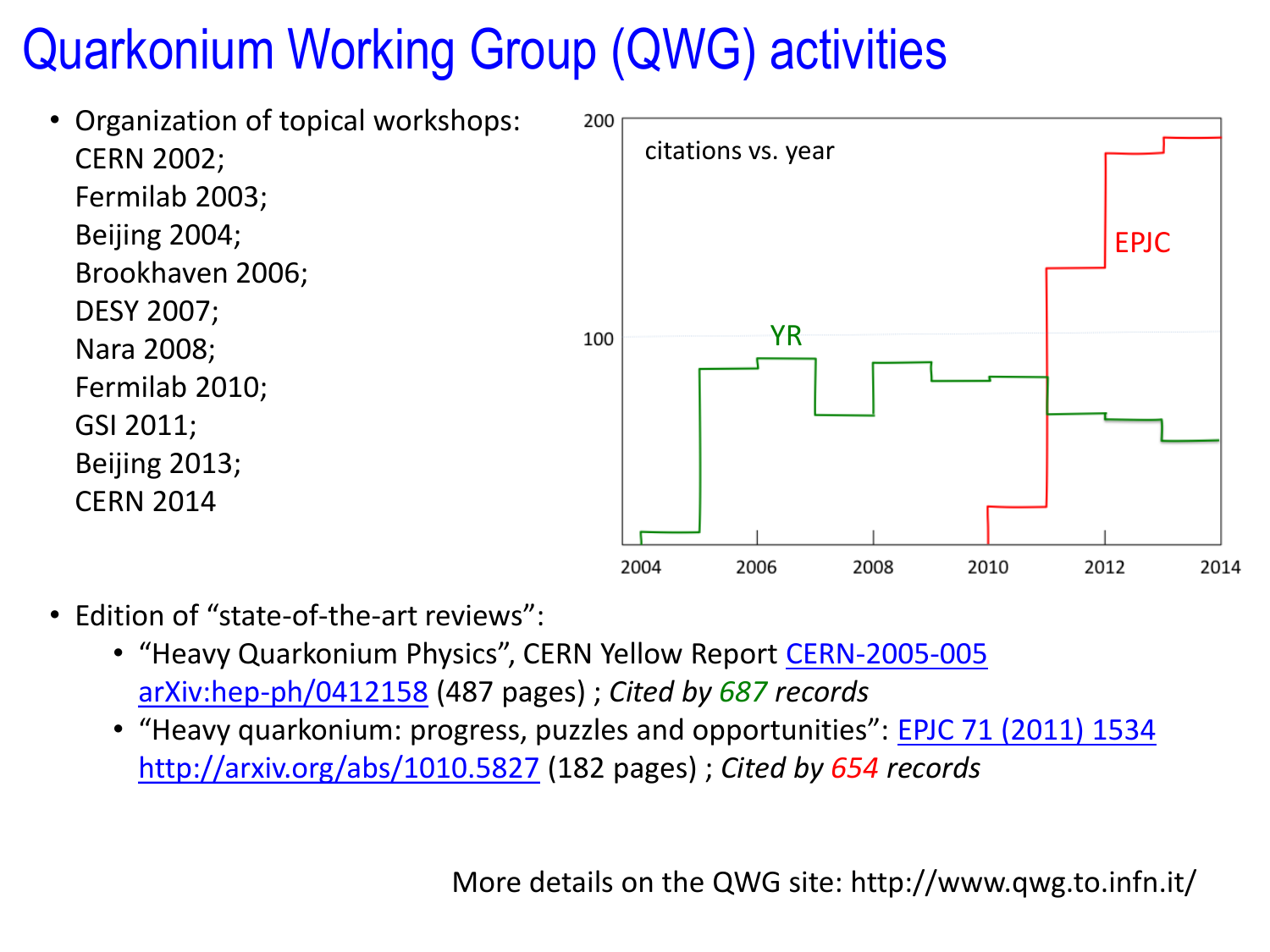### Back to CERN, 12 years later!

 $\checkmark$  The 1st QWG workshop took place at CERN, in 2002  $\checkmark$  3 days (inc. Saturday & Sunday); very dense program

| Friday<br><b>Nov. 8</b>          | time            | location                                            | activity                                                               |
|----------------------------------|-----------------|-----------------------------------------------------|------------------------------------------------------------------------|
|                                  | $09:00 - 09:20$ | Room 40-S2-B01                                      | Plenary: Opening                                                       |
|                                  | $09:20 - 11:00$ | Room 40-S2-B01                                      | Plenary: Spectroscopy                                                  |
|                                  | $11:00 - 11:30$ | <b>Blg. 40</b>                                      | Coffee Break                                                           |
|                                  | $11:30 - 12:50$ | Room 40-S2-B01                                      | Plenary: Spectroscopy                                                  |
|                                  | $12:50 - 14:20$ | <b>Ad Libitum</b>                                   | <b>Lunch Break</b>                                                     |
|                                  | $14:20 - 15:00$ | Room 40-S2-B01                                      | Plenary: Spectroscopy                                                  |
|                                  | $15:00 - 16:30$ | Room 40-S2-B01                                      | Plenary: Decays                                                        |
|                                  | $16:30 - 17:00$ | <b>Blg. 40</b>                                      | Coffee Break                                                           |
|                                  | $17:00 - 18:55$ | Room 40-S2-B01                                      | Plenary: Decays                                                        |
|                                  | $18:55 - 20:30$ | <b>Ad Libitum</b>                                   | <b>Dinner Break</b>                                                    |
|                                  | $20:30 - 22:00$ | Rooms<br>40-S2-B01,<br>$40 - 2 - A01$ ,<br>40-5-A01 | Parallel:<br>Spectroscopy,<br>Decay,<br>O in Media                     |
| <b>Saturday</b><br><b>Nov. 9</b> | time            | location                                            | activity                                                               |
|                                  | $09:00 - 11:00$ | Room 40-S2-B01                                      | Plenary: Production                                                    |
|                                  | $11:00 - 11:30$ | <b>Blg. 40</b>                                      | Coffee Break                                                           |
|                                  | $11:30 - 13:00$ | Room 40-S2-B01                                      | Plenary: Production                                                    |
|                                  | $13:00 - 14:30$ | <b>Ad Libitum</b>                                   | <b>Lunch Break</b>                                                     |
|                                  | $14:30 - 16:30$ | Room 40-S2-B01                                      | Plenary: OCD Tests                                                     |
|                                  | $16:30 - 17:00$ | <b>Blg. 40</b>                                      | Coffee Break                                                           |
|                                  | $17:00 - 17:40$ | Room 40-S2-B01                                      | Plenary: QCD Tests                                                     |
|                                  | $17:40 - 19:05$ | Room 40-S2-B01                                      | Plenary: Q in Media                                                    |
|                                  | $19:05 - 20:30$ | <b>Ad Libitum</b>                                   | <b>Dinner Break</b>                                                    |
|                                  | $20:30 - 22:30$ | Rooms<br>40-S2-B01,<br>$40 - 2 - A01$ ,<br>40-5-A01 | Parallel:<br>Production,<br><b>OCD</b> Tests,<br><b>Standard Model</b> |
| <b>Sunday</b><br><b>Nov. 10</b>  | time            | location                                            | activity                                                               |
|                                  | $09:00 - 10:55$ | Room 40-S2-B01                                      | Plenary: Q in Media                                                    |
|                                  | $10:55 - 11:20$ | <b>Blg. 40</b>                                      | Coffee Break                                                           |
|                                  | $11:20 - 12:55$ | Room 40-S2-B01                                      | Plenary: Standard Model                                                |
|                                  | $12:55 - 14:15$ | <b>Ad Libitum</b>                                   | <b>Lunch Break</b>                                                     |
|                                  | $14:15 - 16:10$ | Room 40-S2-B01                                      | Plenary: Standard Model                                                |
|                                  | $16:10 - 16:40$ | <b>Blg. 40</b>                                      | Coffee Break                                                           |
|                                  | $16:40 - 18:40$ | Room 40-S2-B01                                      | <b>Plenary: Topics Summaries</b>                                       |
|                                  |                 |                                                     |                                                                        |

### November 8-10, 2002 at CERN

#### **Organizing Committee:**

- Armin Böhrer (Siegen U.)
- Nora Brambilla (Milano U.)
- Oleg Iouchtchenko (CERN)
- Maria Kienzle (Geneva U.)
- Michael Krämer (Edinburgh U.)
- Carlos Lourenco (CERN)
- Michelangelo Mangano (CERN)
- Roberto Mussa (Torino INFN)
- Thomas Teubner (CERN)
- Antonio Vairo (CERN)

**Working Groups [with conveners: Theory / Experiment]** 

**SPECTROSCOPY** [Conveners: Bali, Brambilla, Soto / Böhrer, Mussa] **DECAYS** [Conveners: Eichten, Vairo / Patrignani] **PRODUCTION** [Conveners: Braaten, Krämer / Meyer, Papadimitriou] STANDARD MODEL MEASUREMENTS [Conveners: Hoang, Jamin / Eidelman] **OUARKONIUM IN MEDIA** [Conveners: Lombardo, Satz / Lourenco, Rosati] **OCD TESTS** [Conveners: Berger, Kharzeev / Galik, Zieminski]

#### **Additional Topic:**

**FUTURE OPPORTUNITIES** [Conveners: Godfrey / Sanchis-Lozano]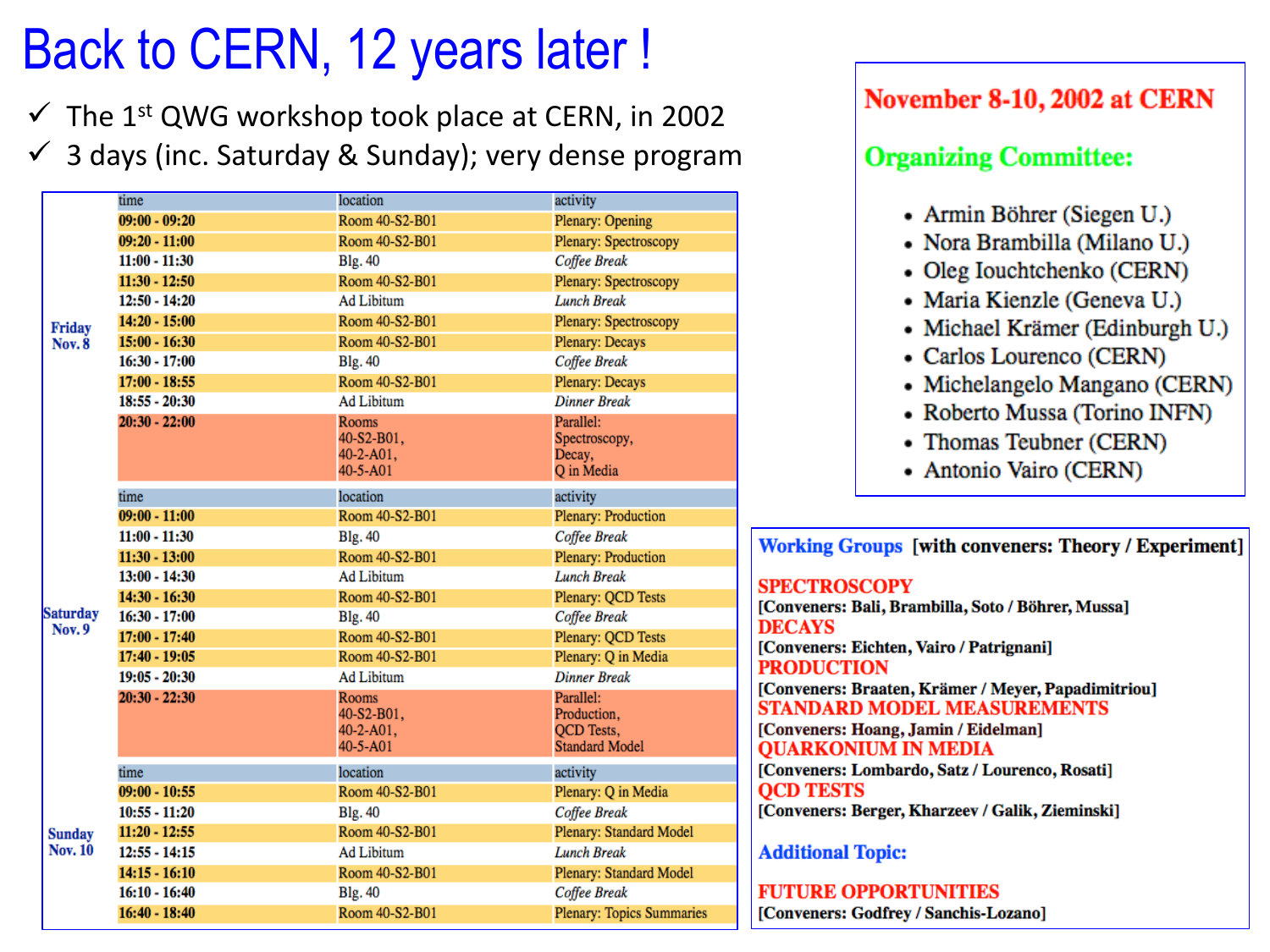### Some notes on the 10<sup>th</sup> edition…

We only have plenary sessions, so that people can follow all the talks  $\odot$ 

The drawback is that the days are long, often extending from 8h30 to 19h…

and the lunch breaks are only 1 hour long

- $\rightarrow$  speakers should stick to the allocated times
- $\rightarrow$  and upload the slides to INDICO before the session starts

Note: printed copies of the program are available at the entrance of the auditorium

Distribution of the sessions across the week:

| QWG subgroup                | <b>Day</b>                 |
|-----------------------------|----------------------------|
| SPECTROSCOPY                | Mon; Tuesday morning       |
| <b>IN MEDIA</b>             | Mon evening; Thu morning   |
| <b>DECAYS</b>               | Tue afternoon; Wed morning |
| BEYOND THE STANDARD MODEL   | Tue evening                |
| <b>STANDARD MODEL</b>       | Wed afternoon              |
| <b>FUTURE OPPORTUNITIES</b> | Thu afternoon              |
| <b>PRODUCTION</b>           | Thu evening, Fri           |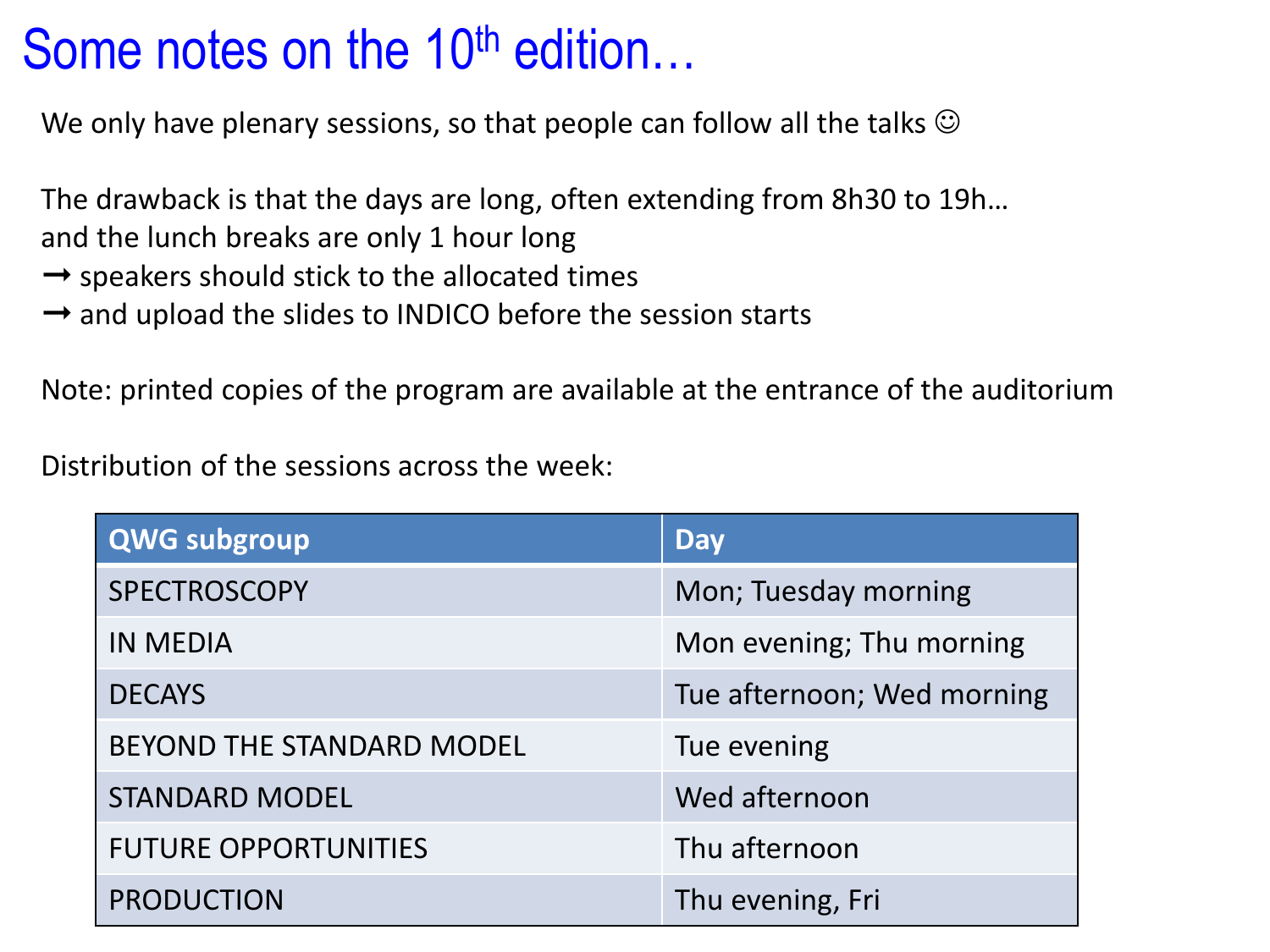### Further announcements

- $\checkmark$  The whole workshop takes place in this conference room, including the coffee breaks
- $\checkmark$  Tonight at 19h30 : Welcome drink at Restaurant 1
- $\checkmark$  This week's CERN seminar, Tuesday at 11h00, is part of the workshop's agenda:

"Celebrating Quarkonium: The First Fourty Years" by Chris Quigg (in the Main Auditorium)

### *Three round table discussions:*

Tue, 9:35-10:35 "The Z states in charmonium and bottomonium", chaired by Ryan Mitchell

Tue, 15:10-15:40 "Hadronic transitions", chaired by Estia Eichten

Wed, 10:20-10-40: "Radiative Transitions", chaired by Antonio Vairo